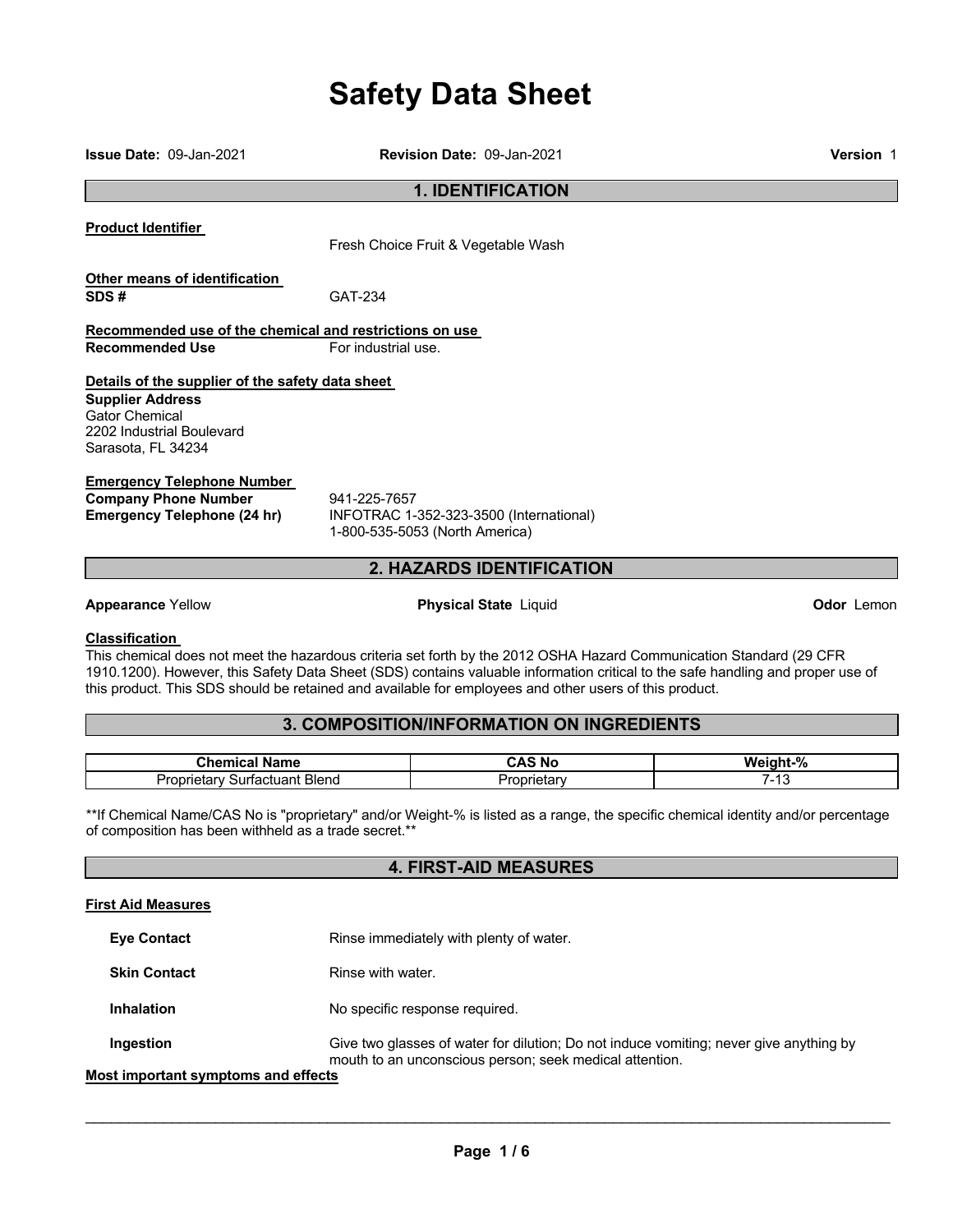**Symptoms Non Hazardous product . No such indications.** 

 $\mathcal{L}_\mathcal{L} = \mathcal{L}_\mathcal{L} = \mathcal{L}_\mathcal{L} = \mathcal{L}_\mathcal{L} = \mathcal{L}_\mathcal{L} = \mathcal{L}_\mathcal{L} = \mathcal{L}_\mathcal{L} = \mathcal{L}_\mathcal{L} = \mathcal{L}_\mathcal{L} = \mathcal{L}_\mathcal{L} = \mathcal{L}_\mathcal{L} = \mathcal{L}_\mathcal{L} = \mathcal{L}_\mathcal{L} = \mathcal{L}_\mathcal{L} = \mathcal{L}_\mathcal{L} = \mathcal{L}_\mathcal{L} = \mathcal{L}_\mathcal{L}$ 

#### **Indication of any immediate medical attention and special treatment needed**

**Notes to Physician <b>Notes Notes to Physician Notes Notes h** 

## **5. FIRE-FIGHTING MEASURES**

#### **Suitable Extinguishing Media**

Not Applicable

#### **Unsuitable Extinguishing Media** Not determined.

#### **Specific Hazards Arising from the Chemical**

None known

## **Hazardous Combustion Products: NA**

### **Protective equipment and precautions for firefighters**

As in any fire, wear self-contained breathing apparatus pressure-demand, MSHA/NIOSH (approved or equivalent) and full protective gear. Keep containers cool with water spray to prevent container rupture due to steam buildup; floor will become slippery if material is released.

# **6. ACCIDENTAL RELEASE MEASURES**

#### **Personal precautions, protective equipment and emergency procedures**

| <b>Personal Precautions</b>      | Use personal protective equipment as required.                                                                                                                      |  |  |  |
|----------------------------------|---------------------------------------------------------------------------------------------------------------------------------------------------------------------|--|--|--|
| <b>Environmental Precautions</b> | Prevent from entering into soil, ditches, sewers, waterways and/or groundwater. See<br>Section 12, Ecological Information. See Section 13: DISPOSAL CONSIDERATIONS. |  |  |  |

#### **Methods and material for containment and cleaning up**

| <b>Methods for Containment</b> | Prevent further leakage or spillage if safe to do so.                                                                                      |
|--------------------------------|--------------------------------------------------------------------------------------------------------------------------------------------|
| Methods for Clean-Up           | Contain and collect with an inert absorbent and place into an appropriate container for<br>disposal. Wash spill area with plenty of water. |

# **7. HANDLING AND STORAGE**

#### **Precautions for safe handling**

| <b>Advice on Safe Handling</b>                               | Handle in accordance with good industrial hygiene and safety practice. Use personal<br>protection recommended in Section 8. Avoid contact with skin, eyes or clothing. Keep<br>containers closed when not in use. Protect containers from abuse. |
|--------------------------------------------------------------|--------------------------------------------------------------------------------------------------------------------------------------------------------------------------------------------------------------------------------------------------|
| Conditions for safe storage, including any incompatibilities |                                                                                                                                                                                                                                                  |
| <b>Storage Conditions</b>                                    | Keep container tightly closed and store in a cool, dry and well-ventilated place. Protect from<br>extreme temperatures.                                                                                                                          |

**Incompatible Materials None.** 

# **8. EXPOSURE CONTROLS/PERSONAL PROTECTION**

**Exposure Guidelines Keep in ventilated area**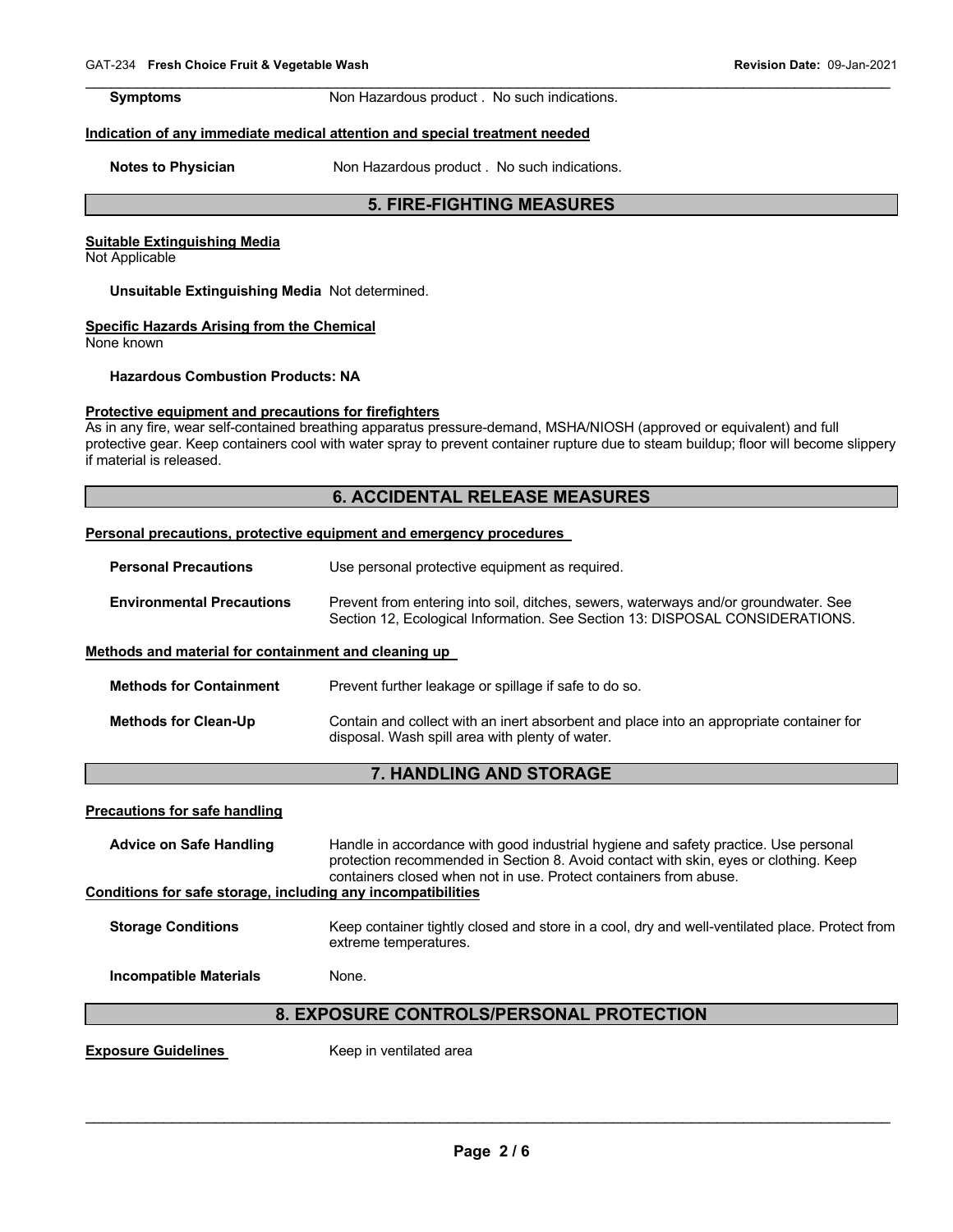# **Appropriate engineering controls**

**Engineering Controls** Ensure adequate ventilation, especially in confined areas. Eyewash stations. Showers.

 $\mathcal{L}_\mathcal{L} = \mathcal{L}_\mathcal{L} = \mathcal{L}_\mathcal{L} = \mathcal{L}_\mathcal{L} = \mathcal{L}_\mathcal{L} = \mathcal{L}_\mathcal{L} = \mathcal{L}_\mathcal{L} = \mathcal{L}_\mathcal{L} = \mathcal{L}_\mathcal{L} = \mathcal{L}_\mathcal{L} = \mathcal{L}_\mathcal{L} = \mathcal{L}_\mathcal{L} = \mathcal{L}_\mathcal{L} = \mathcal{L}_\mathcal{L} = \mathcal{L}_\mathcal{L} = \mathcal{L}_\mathcal{L} = \mathcal{L}_\mathcal{L}$ 

#### **Individual protection measures, such as personal protective equipment**

| <b>Eye/Face Protection</b>      | Normally not required. Wear safety glasses if necessary to prevent contact with<br>concentrated product.                                                                                                                                                             |
|---------------------------------|----------------------------------------------------------------------------------------------------------------------------------------------------------------------------------------------------------------------------------------------------------------------|
| <b>Skin and Body Protection</b> | Wear protective rubber gloves if necessary to prevent skin contact when using this product.<br>Wash thoroughly after use and before eating, smoking or using the bathroom. Avoid<br>contamination of clothing or shoes and wash any contaminated items before reuse. |
| <b>Respiratory Protection</b>   | None required                                                                                                                                                                                                                                                        |

**General Hygiene Considerations** Handle in accordance with good industrial hygiene and safety practice.

# **9. PHYSICAL AND CHEMICAL PROPERTIES**

### **Information on basic physical and chemical properties**

| <b>Physical State</b><br>Appearance | Liauid | Odor                  | Characteristic |
|-------------------------------------|--------|-----------------------|----------------|
| Color                               | Clear  | <b>Odor Threshold</b> | Not determined |

| <b>Property</b>                     | Values                    | Remarks • Method |
|-------------------------------------|---------------------------|------------------|
| рH                                  | <5.0 (1%solution)         |                  |
| <b>Melting Point/Freezing Point</b> | Not determined            |                  |
| <b>Boiling Point/Boiling Range</b>  | No data available         |                  |
| <b>Flash Point</b>                  | Non-flammable             |                  |
| <b>Evaporation Rate</b>             | $<$ 1                     | (Water = 1)      |
| <b>Flammability (Solid, Gas)</b>    | Liquid-Not Applicable     |                  |
| <b>Upper Flammability Limits</b>    | Not Applicable            |                  |
| <b>Lower Flammability Limit</b>     | Not Applicable            |                  |
| <b>Vapor Pressure</b>               | 17 mm Hg @ $20^{\circ}$ C |                  |
| <b>Vapor Density</b>                | >1                        | $(Air=1)$        |
| <b>Specific Gravity</b>             | 1.000                     | (Water = 1)      |
| <b>Water Solubility</b>             | Completely soluble        |                  |
| Solubility in other solvents        | Not determined            |                  |
| <b>Partition Coefficient</b>        | Not determined            |                  |
| <b>Auto-ignition Temperature</b>    | Not determined            |                  |
| <b>Decomposition Temperature</b>    | Not determined            |                  |
| <b>Kinematic Viscosity</b>          | Not determined            |                  |
| <b>Dynamic Viscosity</b>            | Not determined            |                  |
| <b>Explosive Properties</b>         | Not determined            |                  |
| <b>Oxidizing Properties</b>         | Not determined            |                  |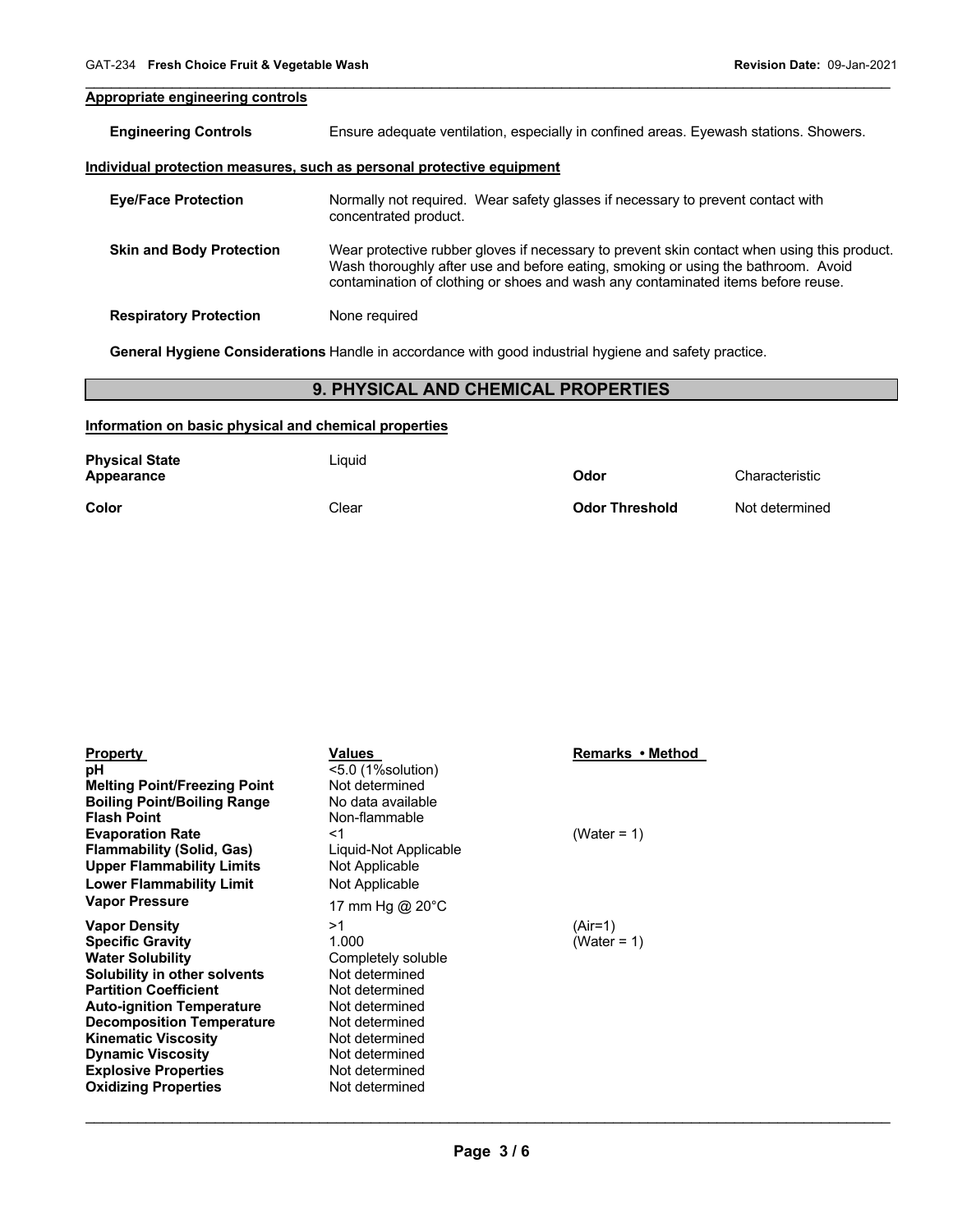# **10. STABILITY AND REACTIVITY**

 $\mathcal{L}_\mathcal{L} = \mathcal{L}_\mathcal{L} = \mathcal{L}_\mathcal{L} = \mathcal{L}_\mathcal{L} = \mathcal{L}_\mathcal{L} = \mathcal{L}_\mathcal{L} = \mathcal{L}_\mathcal{L} = \mathcal{L}_\mathcal{L} = \mathcal{L}_\mathcal{L} = \mathcal{L}_\mathcal{L} = \mathcal{L}_\mathcal{L} = \mathcal{L}_\mathcal{L} = \mathcal{L}_\mathcal{L} = \mathcal{L}_\mathcal{L} = \mathcal{L}_\mathcal{L} = \mathcal{L}_\mathcal{L} = \mathcal{L}_\mathcal{L}$ 

#### **Reactivity**

Not reactive under normal conditions, as a precaution never mix this product with other chemicals.

#### **Chemical Stability**

Stable under recommended storage conditions.

#### **Possibility of Hazardous Reactions**

None under normal processing.

**Hazardous Polymerization** Hazardous polymerization does not occur.

#### **Conditions to Avoid**

Protect from extreme temperatures. Keep from freezing. Keep separated from incompatible substances. Keep out of reach of children.

#### **Incompatible Materials**

Chlorine and other halogens, strong acids or alkalis

### **Hazardous Decomposition Products**

None are expected under normal storage and usage conditions

# **11. TOXICOLOGICAL INFORMATION**

#### **Information on likely routes of exposure**

| <b>Product Information</b>                                                                 |                                                                                                           |  |  |
|--------------------------------------------------------------------------------------------|-----------------------------------------------------------------------------------------------------------|--|--|
| <b>Eye Contact</b>                                                                         | Avoid contact with eyes.                                                                                  |  |  |
| <b>Skin Contact</b>                                                                        | Avoid contact with skin.                                                                                  |  |  |
| <b>Inhalation</b>                                                                          | Avoid breathing vapors or mists.                                                                          |  |  |
| Ingestion                                                                                  | Do not ingest.                                                                                            |  |  |
| Information on physical, chemical and toxicological effects                                |                                                                                                           |  |  |
| <b>Symptoms</b>                                                                            | Please see section 4 of this SDS for symptoms.                                                            |  |  |
| Delayed and immediate effects as well as chronic effects from short and long-term exposure |                                                                                                           |  |  |
| Carcinogenicity                                                                            | This product does not contain any carcinogens or potential carcinogens as listed by OSHA,<br>IARC or NTP. |  |  |
| <b>Numerical measures of toxicity</b><br>Not determined                                    |                                                                                                           |  |  |
| <b>12. ECOLOGICAL INFORMATION</b>                                                          |                                                                                                           |  |  |

#### **Ecotoxicity**

The product is not classified as environmentally hazardous. However, this does not exclude the possibility that large or frequent spills can have a harmful or damaging effect on the environment.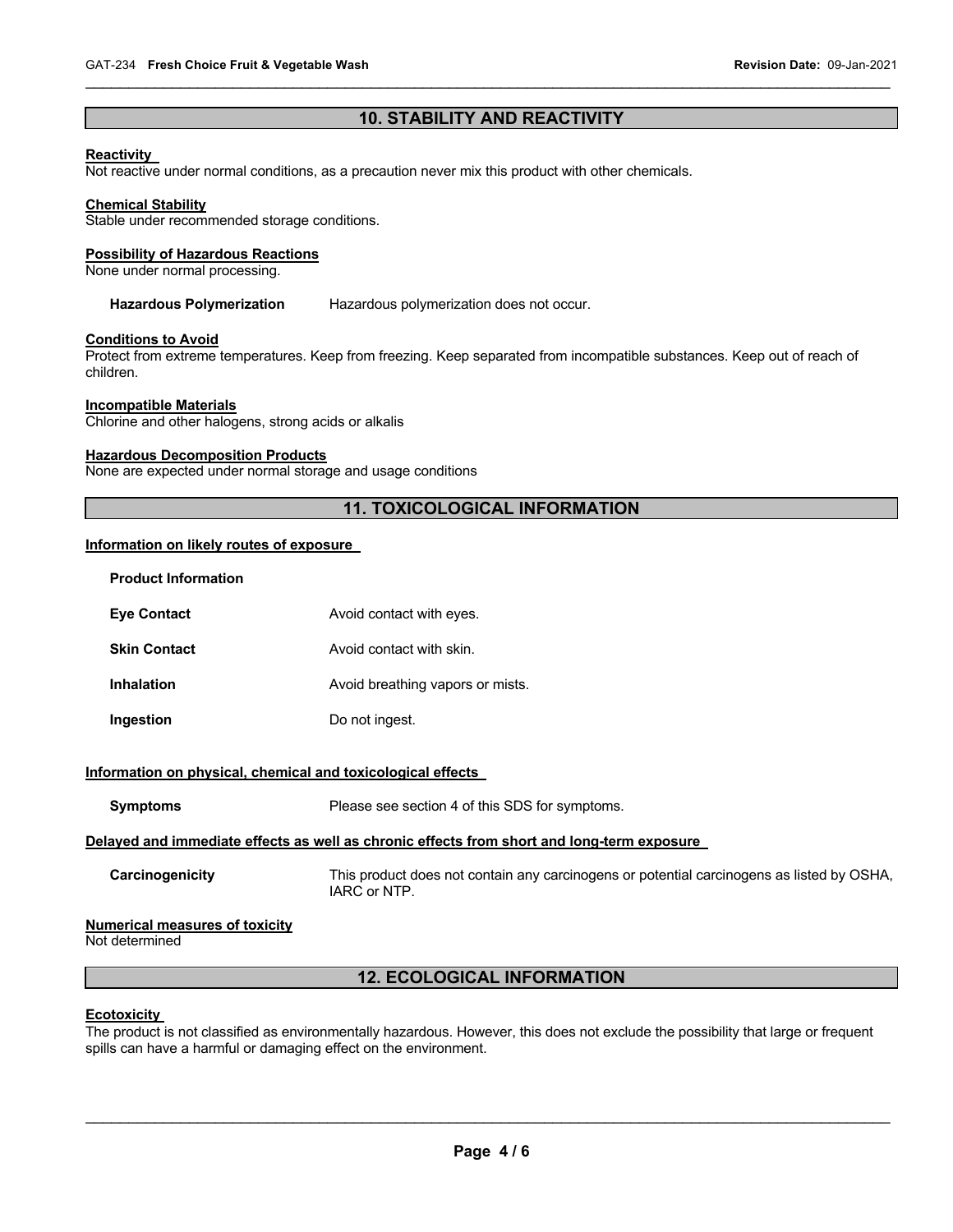### **Persistence/Degradability** Not determined.

#### **Bioaccumulation** Not determined.

**Other Adverse Effects** Not determined

| <b>13. DISPOSAL CONSIDERATIONS</b> |                                                                                                                                |  |  |
|------------------------------------|--------------------------------------------------------------------------------------------------------------------------------|--|--|
| <b>Waste Treatment Methods</b>     |                                                                                                                                |  |  |
| <b>Disposal of Wastes</b>          | Disposal should be in accordance with applicable regional, national and local laws and<br>regulations.                         |  |  |
| <b>Contaminated Packaging</b>      | Disposal should be in accordance with applicable regional, national and local laws and<br>regulations.                         |  |  |
|                                    |                                                                                                                                |  |  |
|                                    | <b>14. TRANSPORT INFORMATION</b>                                                                                               |  |  |
| <b>Note</b>                        | Please see current shipping paper for most up to date shipping information, including<br>exemptions and special circumstances. |  |  |
| <u>DOT</u>                         | Not regulated                                                                                                                  |  |  |
| <b>IATA</b>                        | Not regulated                                                                                                                  |  |  |

 $\mathcal{L}_\mathcal{L} = \mathcal{L}_\mathcal{L} = \mathcal{L}_\mathcal{L} = \mathcal{L}_\mathcal{L} = \mathcal{L}_\mathcal{L} = \mathcal{L}_\mathcal{L} = \mathcal{L}_\mathcal{L} = \mathcal{L}_\mathcal{L} = \mathcal{L}_\mathcal{L} = \mathcal{L}_\mathcal{L} = \mathcal{L}_\mathcal{L} = \mathcal{L}_\mathcal{L} = \mathcal{L}_\mathcal{L} = \mathcal{L}_\mathcal{L} = \mathcal{L}_\mathcal{L} = \mathcal{L}_\mathcal{L} = \mathcal{L}_\mathcal{L}$ 

**IMDG** Not regulated

**15. REGULATORY INFORMATION** 

**International Inventories**  Not determined

**US Federal Regulations** 

# **US State Regulations**

#### **California Proposition 65**

This product does not contain any Proposition 65 chemicals.